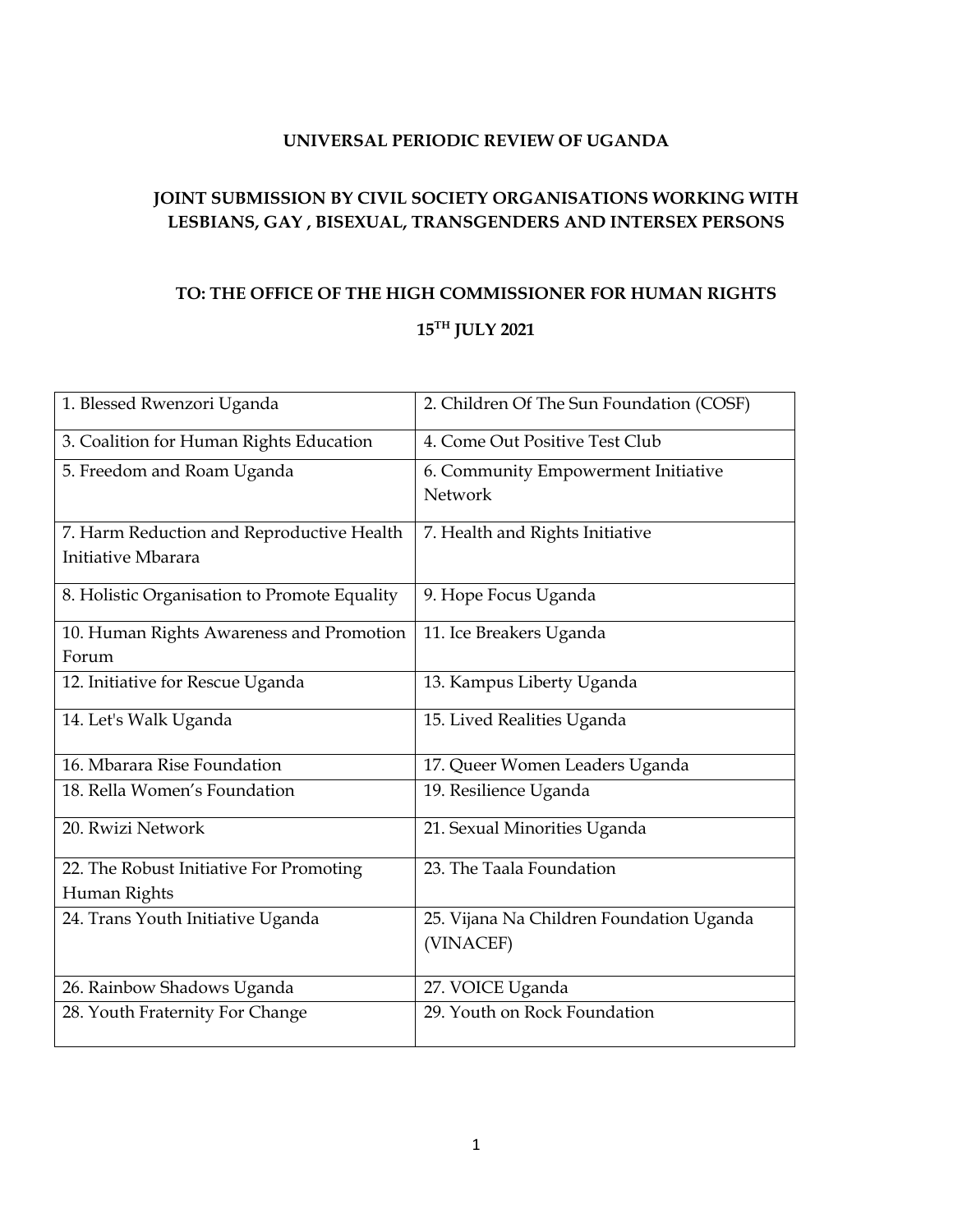## **Contents**

|    | 3. Legal and constitutional developments affecting the human rights of LGBT persons in |  |
|----|----------------------------------------------------------------------------------------|--|
|    |                                                                                        |  |
| A. | The right to liberty, security and freedom from arbitrary arrest and detention 8       |  |
|    | B. The Right to freedom from torture or cruel, inhuman, and degrading treatment 9      |  |
|    |                                                                                        |  |
|    | D.                                                                                     |  |
|    |                                                                                        |  |
|    |                                                                                        |  |

#### **1. Introduction**

- 1.1. This repor<sup>t</sup> is <sup>a</sup> joint submission of organisations working on the rights of Lesbian, Gay, Bisexual, Transgender and Intersex persons (LGBTI) in Uganda, submitted under the auspices of the Sexual Minorities Cluster that is jointly convened by Human Rights Awareness and Promotion Forum (HRAPF) and Sexual Minorities Uganda (SMUG).
- 1.2. At the last Universal Periodic Review of Uganda for the 2011-2016 cycle, Uganda did not accep<sup>t</sup> any of the recommendations on sexual orientation and gender identity. However Uganda committed in the first review in 2011 to take immediate concrete steps to stop discrimination and assaults against LGBTI persons and investigate thoroughly and sanction accordingly violence against LGBTI persons, including human rights activists; to investigate and prosecute, through the Uganda Human Rights Commission, human rights violations, including attacks on LBGTI persons, and make findings public; to increase education and awareness on all sets of human rights; strengthen human rights and democratic institutions, including the Uganda Human Rights Commission; protect human rights defenders from harassment and intimidation; and train security forces to respec<sup>t</sup> freedom of assembly and expression. 1 Regadless of the commitments made at the UPR reviews, Uganda is still bound to respect, fulfil and protect all human rights enshrined in international instruments, including as regards LGBT persons. This

Office of the United Nations High Commissioner for Human Rightshttp://www.uprinfo.org/database/index.php?limit=0&f\_SUR=182&f\_SMR=All&order=&orderDi r=ASC&orderP=true&f\_Issue=All&searchReco=&resultMax=300&response=&action\_type=&session=&S uRRgrp=&SuROrg=&SMRRgrp=&SMROrg=&pledges=RecoOnly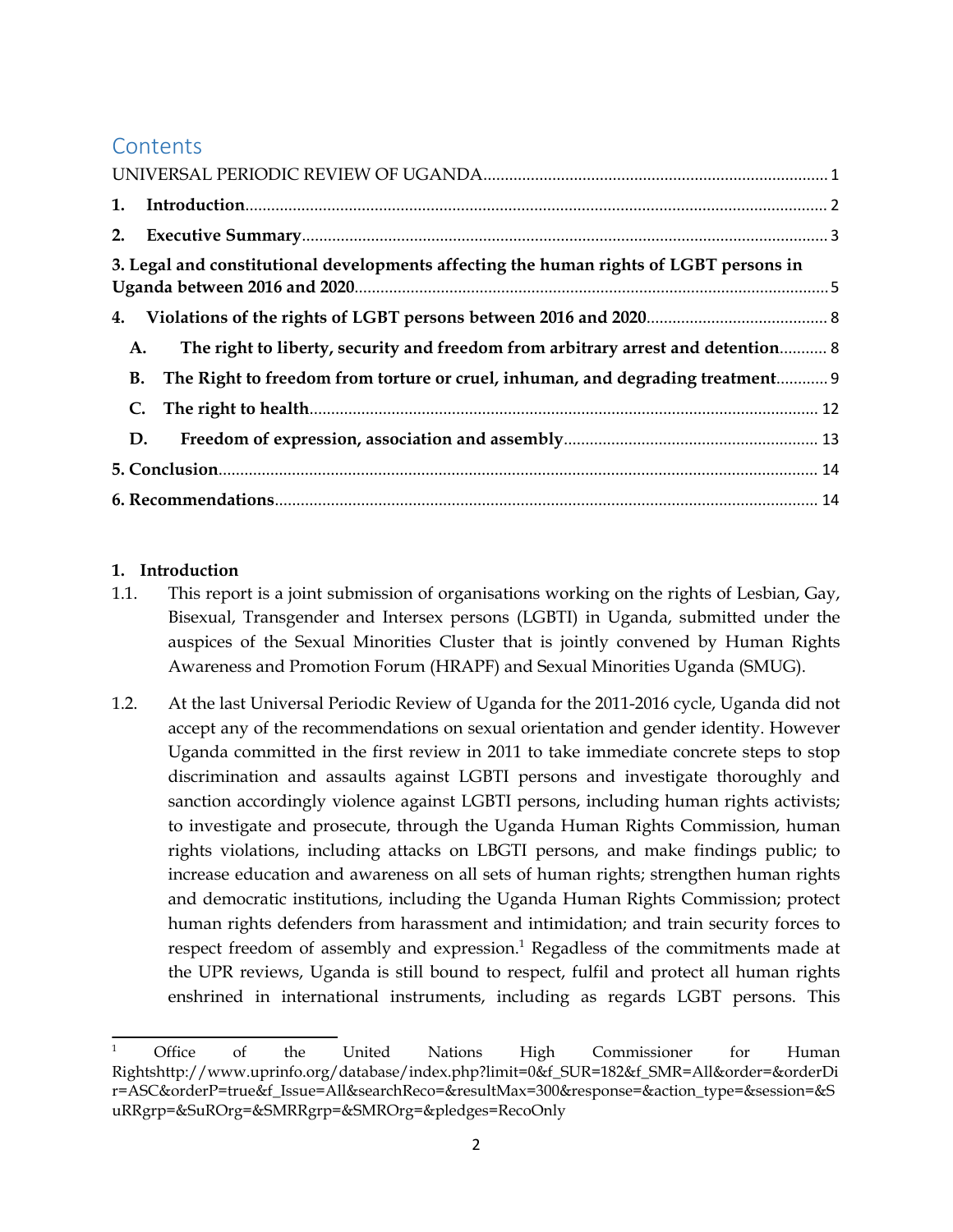<span id="page-2-0"></span>submission covers the incidences of protection of the rights of LGBT persons in Uganda since the last UPR review in 2016, as well as the incidences of violations as documented by the contributing organisations.

- 1.3. Information for this repor<sup>t</sup> was gathered through extensive consultation with members of the communities LGBTI persons across the country. These consultations were conducted through four meetings held in the four main regions of Uganda, reaching out to 51 persons associating under 29 different CSOs working with LGBT persons. The meetings were conducted in the Eastern Region (in Mbale City), the Northern Region (in Gulu City), the Western Region (in Mbarara City) and the Central Region (in Kampala City) between February and April 2021. The information provided by the individuals and organisations consulted was then cross-referenced with available data from research studies on LGBTI rights, and only that information that was verifiable through crossreferencing with available evidence-based research data was included in this report.
- 1.4. In addition, reference was made to secondary information such as media reports and reports by civil society organisations on the human rights situation for LGBTI persons during the period from 2016 to 2021, and national, regional and international human rights instruments were also analysed to inform the discussion on Uganda'<sup>s</sup> human rights obligations to sexual minorities. Reference is also made to the outcome repor<sup>t</sup> from Uganda'<sup>s</sup> previous UPR reviews to ascertain the commitments made therein in order to effectively make comment on the progress thus far achieved in meeting these commitments.
- 1.5. Besides HRAPF and SMUG, the repor<sup>t</sup> is contributed to by <sup>27</sup> other organisations working on issues of LGBT persons. It was validated at <sup>a</sup> meeting attended by over 20 organisations.

#### **2. Executive Summary**

- 2.1. There have been instances where the state has fulfilled its obligations as regards the human rights of LGBT persons. From the legislative perspective, Uganda enacted the Human Enforcement Act, 2019 which gives citizens the ability to hold individual public officers responsible for human rights violations. HRAPF and its partners have also recorded instances in the pas<sup>t</sup> four years where the state has come in to specifically protect LGBT persons from abuse. In 2019, the Uganda Police Force offered protection to 16 LGBT personsd who were being threatened with mob justice; none in 2018, 5 instances in 2017; and 5 instances in 2016.
- 2.2. The courts of law have also been able to protect LGBT persons, with one case standing out where the High Court court awarded damages to 19 LGBT community members who were denied access to their lawyers while in prison. The Uganda Police Force has also worked together with HRAPF and other partners to train over 500 police officers on issues of marginalisation and the treatment of LGBT persons while in police custody.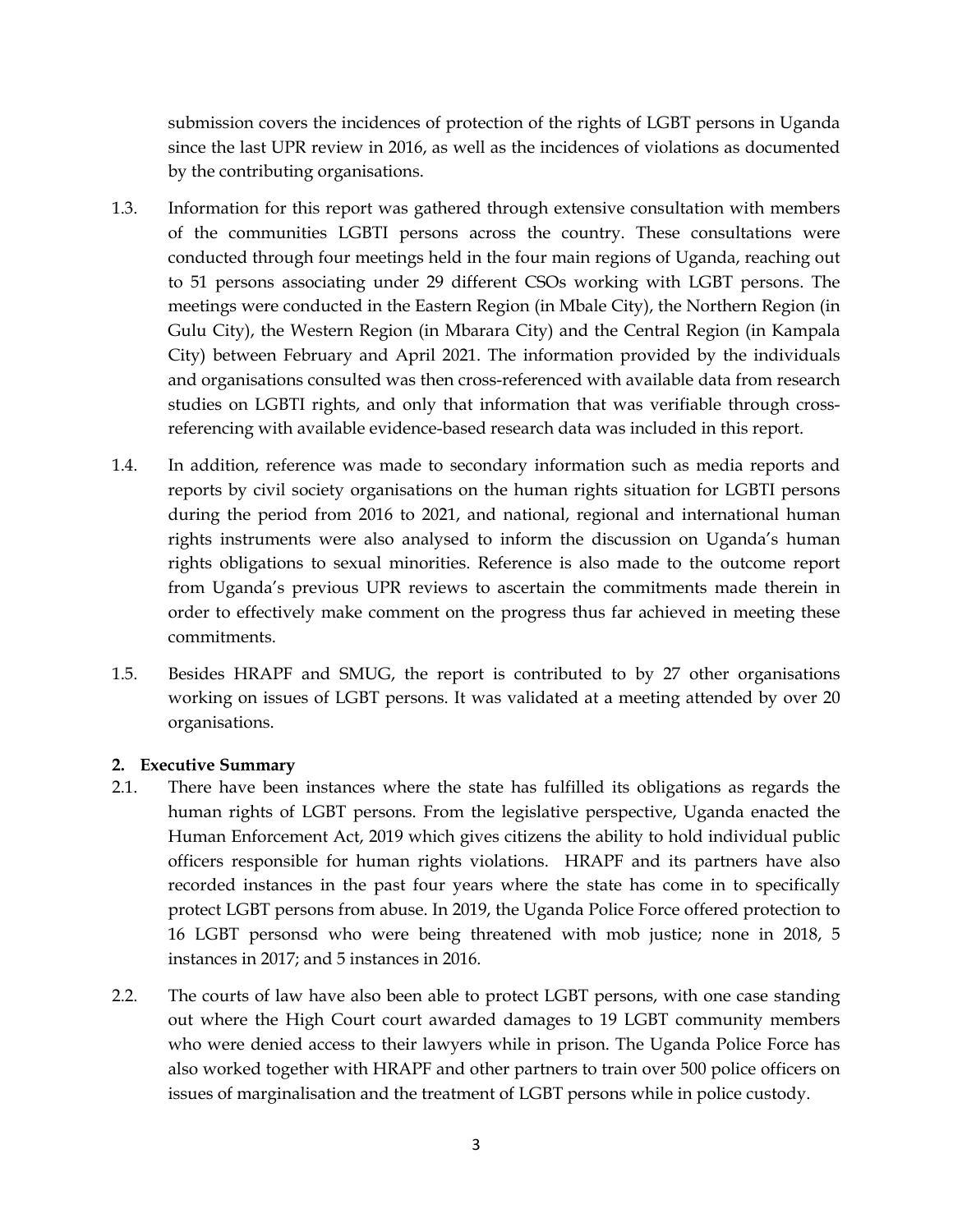- 2.3. Even with the above efforts, however, LGBT persons continue to face discrimination and marginalisation, primarily influenced by the penal laws of Uganda which criminalise consensual same-sex sexual relations. These colonial laws have continued to exist on the books (with various efforts over the years to augmen<sup>t</sup> punishments, further criminalise identities, etc.) 2 because of the social, religious, and cultural attitudes in the country. These laws are used as justification for the continued discrimination and violation of the rights of LGBTI people.
- 2.4. The Anti-Money Laundering Act, 2013, and the Financial Intelligence Authority created thereunder have also become <sup>a</sup> tool of oppression, with targeted attacks on Civil Society Organisations and human rights activists engaged in the protection and promotion of human rights and good governance. This is in stark contrast with Uganda'<sup>s</sup> commitments to ensure that civil society organisations and human rights defenders operate in <sup>a</sup> safe environment and all allegations of intimidation, harassment and violence are fully investigated. Despite Uganda'<sup>s</sup> commitments, the operating environment for civil society organisations merely continued to deteriorate, especially in the run up to the 2021 general elections.
- 2.5. Despite the enactment of progressive laws such as the Human Rights (Enforcement) Act, 2019, the incidence of human rights violations is on the rise particularly in the face of the COVID-19 pandemic and the measures instituted by the state to curb its spread. The realities of LGBT persons in the face of COVID-19 and the attendant regulations and directives only served to exacerbate the already deteriorating human rights situation. There have been several incidents of raids on LGBT shelters and places of entertainment/ social hang-outs in the last few months as <sup>a</sup> result of the changing sociolegal environment. HRAPF and partners have over the four-year period from 2016 to 2020 documented hundreds of incidences of human rights violations against LGBT persons. In 2019, there were <sup>a</sup> total of 282 violations of human rights based on real or presumed sexual orientation and gender identity, and out of these, 236 violations were committed by state actors while 46 were committed by non-state actors, which the state failed to redress. In 2018, there were 69 human rights violations committed LGBT persons, 39 of which were committed by state actors. In 2017, there were <sup>74</sup> violations, of which 45 were perpetrated by state actors. In 2016, there were 183 documented violations of which 94 were perpetrated by state actors and the others by non satte actors without redress.These violations go against Uganda'<sup>s</sup> international commitments to promote respec<sup>t</sup> and observance of human rights for al without discrimination.

<sup>&</sup>lt;sup>2</sup> In 2014, Uganda passed the Anti-Homosexuality Act, 2014 (declared null and void by the Constitutional Court less than 6 months later), <sup>a</sup> law which sought to create the offences of homosexuality and aggravated homosexuality and provide immunity for perpetrators of violence against LGBT persons by providing that it would be <sup>a</sup> valid defense to any assault charge for <sup>a</sup> person to prove that they did it to protect themselves from homosexual practices.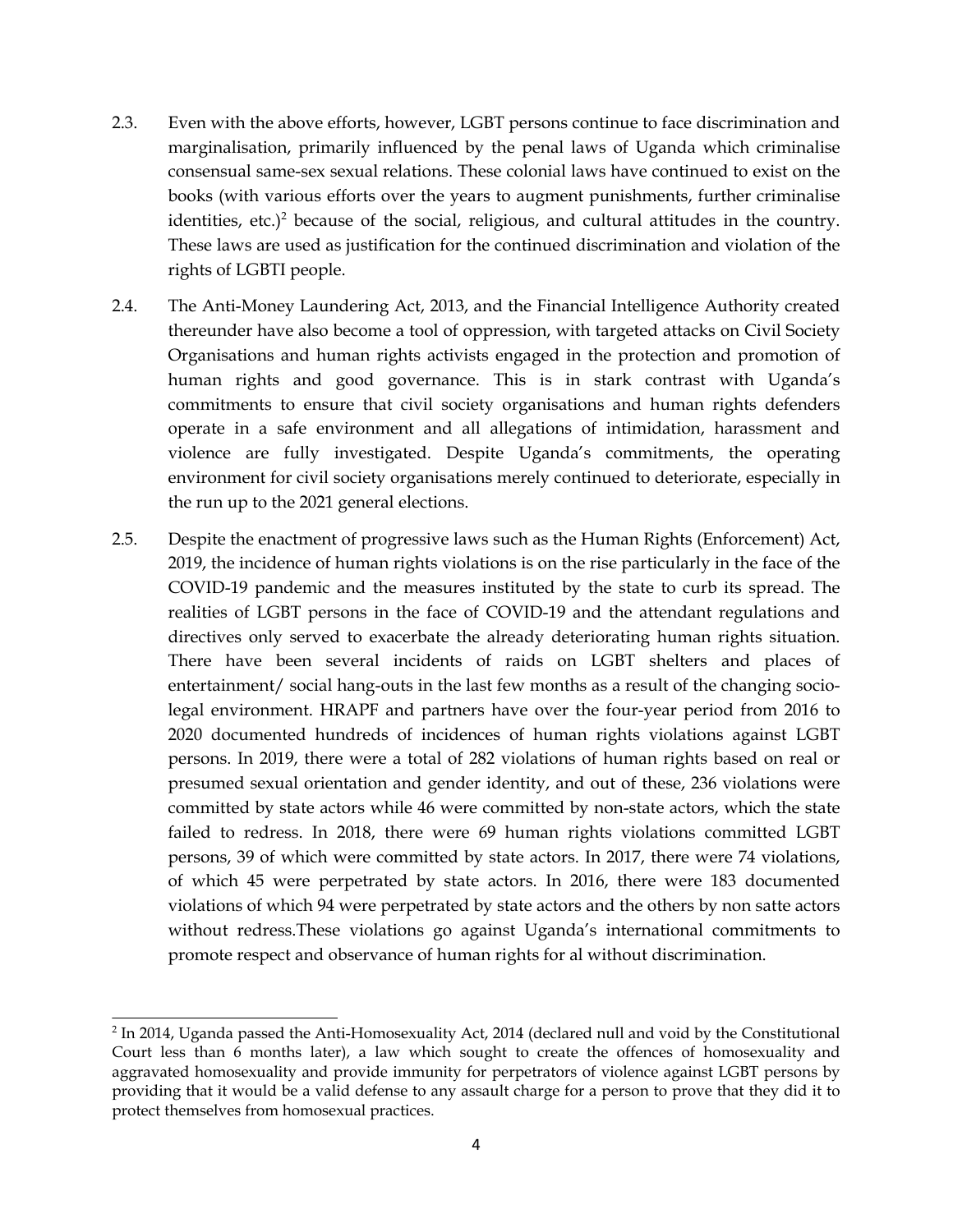## <span id="page-4-0"></span>**3. Legal and constitutional developments affecting the human rights of LGBT persons in Uganda between 2016 and 2020**

- 3.1. While both Ugandan and international law explicitly bar discrimination based on, among other grounds, sex, they do not particularly recognise discrimination based on sexual orientation or gender identity. However, the UN Human Rights Committee has interpreted 'sex' as used in the International Covenant on Civil and Political Rights to include sexual orientation, 3 and the term "other status " as used in clauses on nondiscrimination has also been interpreted by the Committee on Economic, Social, and Cultural Rights in its General Comment 20 to include sexual orientation. 4
- 3.2. Uganda has taken some positive steps towards ensuring the protection of the rights of LGBT persons. Article <sup>21</sup> of the 1995 Constitution of Uganda guarantees equality and freedom from discrimination for all persons, and specifically states that no person shall be discriminated against on the grounds of 'sex, race, colour, ethnic origin, tribe, birth, creed or religion, social or economic standing, political opinion or disability'. However, penal provisions criminalising consensual same-sex sexual relations continue to exist in the Penal Code Act, and they are used to justify human rights violations against LGBTI persons.
- 3.3. Perhaps the most significant development in human rights law in Uganda during the period 2016-2020 is the enactment of the Human Rights (Enforcement) Act 2019 (HREA). The most important par<sup>t</sup> of the Act is section 10 which provides for personal liability of state officials who violate human rights.<sup>5</sup> The Act is yet to be used with respect to LGBT persons although <sup>a</sup> case is opending before the High Court of Uganda where two state officials in addition to the state are being pursued for violation of the rights of 20 LGBT persons who were arrested and subjected to torture, in human and degrading treatment

<sup>3</sup> Communication 488/1992, *Toonen v. Australia*, Human Rights Committee U.N. Doc CCPR/C/50/D/488/1992 (1994). <http://hrlibrary.umn.edu/undocs/html/vws488.htm> (accessed on 25th January 2021); United Nations High Commissioner for Human Rights 'Discriminatory laws and practices and acts of violence against individuals based on their sexual orientation and gender identity'. [https://www.ohchr.org/documents%2Fissues%2Fdiscrimination%2Fa.hrc.19.41\\_english.pdf](https://www.ohchr.org/documents%2Fissues%2Fdiscrimination%2Fa.hrc.19.41_english.pdf) (accessed 29April 2021).

<sup>4</sup> UN Committee on Economic, Social and cultural Rights General (CESCR), 'Comment <sup>20</sup> Nondiscrimination in economic, social and cultural rights' (2 July 2009), available at: <https://www.refworld.org/docid/4a60961f2.html> (accessed 29 April 2021)

<sup>5</sup> For <sup>a</sup> detailed discussion of the Act, see Human Rights Awareness and Promotion Forum (HRAPF) '**The Human Rights (Enforcement) Act, 2019: Anew dawn for the enforcement of human rights of marginalised groups in Uganda?' <sup>2021</sup>** [https://www.hrapf.org/index.php/resources/human-rights](https://www.hrapf.org/index.php/resources/human-rights-advocate-magazine/183-seventh-issue-of-the-human-rights-advocate/file)[advocate-magazine/183-seventh-issue-of-the-human-rights-advocate/file](https://www.hrapf.org/index.php/resources/human-rights-advocate-magazine/183-seventh-issue-of-the-human-rights-advocate/file) (accessed <sup>27</sup> June 2021 (accessed 27 June 2021).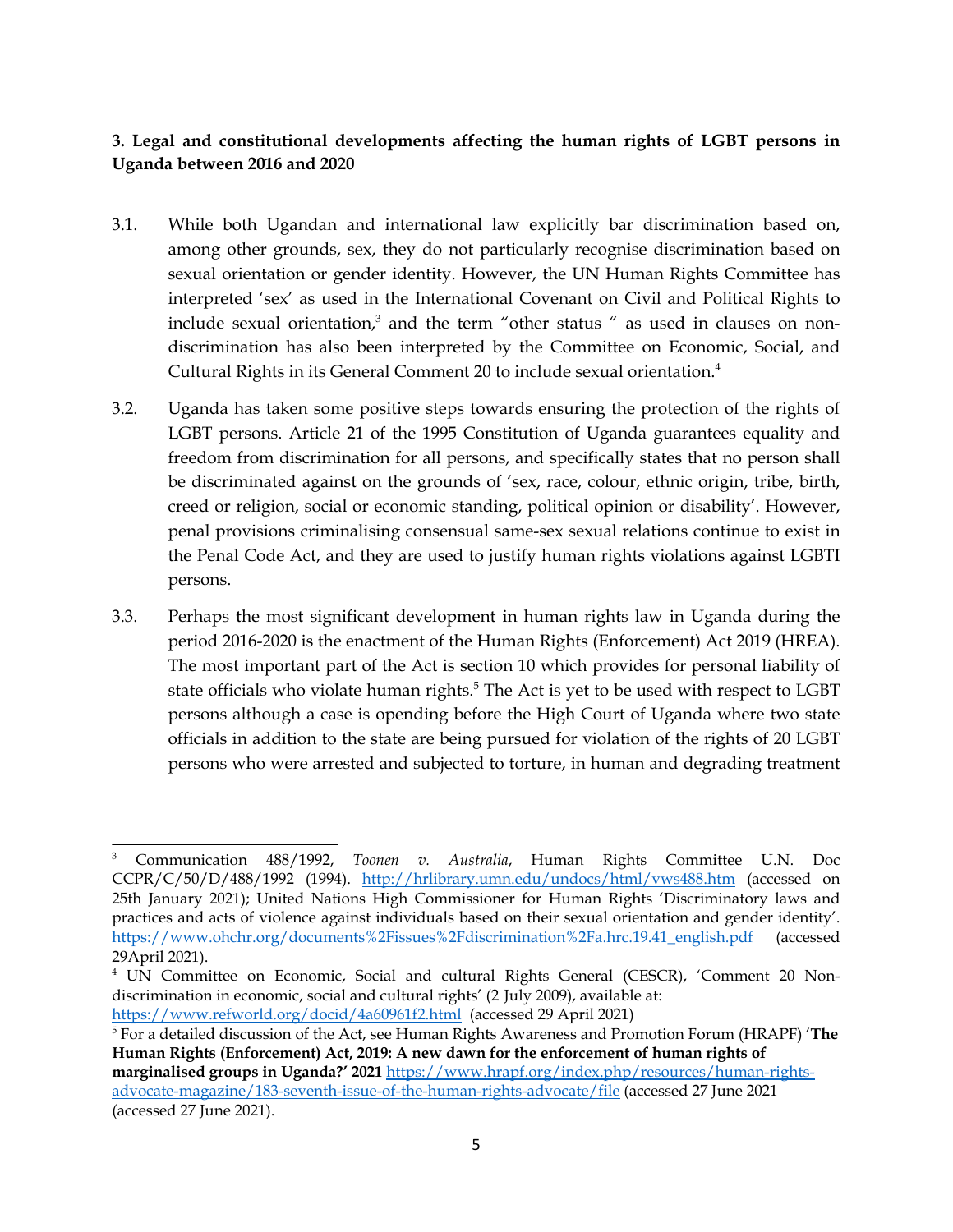while in prison. 6

- 3.4. Section 145 of the Penal Code Act criminalises having carnal knowledge against the order of nature. Whereas this does not particularly refer to LGBT persons, the same is interpreted to criminalise consensual same sex relations, and is therefore discriminatory in nature. 7 This provision is the basis for widespread discrimination and violence against LGBT persons, even though the offences are difficult to prosecute because, without <sup>a</sup> confession from the suspect, it is usually nearly impossible to find proof of the commission of such offences. Nevertheless, the law as is informs the misguided use of anal examinations to try and gather <sup>a</sup> semblance of evidence, 8 violating the right to privacy and bodily integrity and freedom from cruel inhumane treatment guaranteed under Articles <sup>27</sup> and <sup>24</sup> of the Constitution respectively. Furthermore, vagrancy laws under sections 167 and 168 of the Penal Code Act have been used to arrest and harass LGBTI persons.
- 3.5. In addition to the already existing laws criminalising same-sex sexual relations, the governmen<sup>t</sup> of Uganda is in the process of enacting the Sexual Offences Bill, which shall widen criminalisation for LGBTI persons. This Bill, passed by Parliament on  $3<sup>rd</sup>$  May 2021, is currently awaiting presidential assent. If it becomes law in the state in which it is currently, it will in effect criminalise as "carnal knowledge against the order of nature" all sexual contact between persons of the same gender, the use of sex toys, anal sex, some aspects of oral sex and, in the same section, sex with animals. 9 If signed into law by the president, this Bill will expand criminalisation for both LGBTI persons and greatly undermine efforts towards full recognition of the rights of LGBTI persons. $^{\rm 10}$
- 3.6. The Non-Governmental Organisations Act 2016 (NGO Act) imposes special obligations on organisations not to engage in acts that are 'prejudicial to the interests of Uganda and the dignity of the people of Uganda.'<sup>11</sup> This provision has forced significant selfcensorship among civil society organisations as its vagueness can be used to target CSOs

[https://www.hrapf.org/index.php/resources/legal-policy-analyses/190-hrapf-legal-analysis-of-the](https://www.hrapf.org/index.php/resources/legal-policy-analyses/190-hrapf-legal-analysis-of-the-sexual-offences-act-2021/file)[sexual-offences-act-2021/file](https://www.hrapf.org/index.php/resources/legal-policy-analyses/190-hrapf-legal-analysis-of-the-sexual-offences-act-2021/file) (accessed 15th May 2021).

<sup>6</sup> *Mukiibi Henry and <sup>20</sup> Others v. Hajji Abdul Kiyimba and <sup>3</sup> Others,* High Court Miscellaneous Cause No.179 of 2020.

 $<sup>7</sup>$  Adrian Jjuuko, 'The incremental approach: Uganda's struggle for the decriminalisation of</sup> homosexuality' (2013) <https://sas-space.sas.ac.uk/4815/1/14Jiuuko.pdf> (accessed 29 April 2021)

<sup>8</sup> Human Rights Watch 'Uganda: Stop Police Harassment of LGBT People' <sup>17</sup> November <sup>2019</sup> <https://www.hrw.org/news/2019/11/17/uganda-stop-police-harassment-lgbt-people> (accessed 29 April 2021)

<sup>9</sup> Although an authoritative text for this Bill has not ye<sup>t</sup> been availed by the Office of the Clerk to Parliament, the presumptive section 13 defines "unnatural offences" as per the Report of the Sectoral Committee on Legal and Parliamentary Affairs on the Sexual Offences Bill, 2019, which the parliament based on in passing this Bill.

<sup>&</sup>lt;sup>10</sup> Human Rights Awareness and Promotion Forum (HRAPF) 'Analysis of the Sexual Offences Act, 2021 and its implications on the human rights of criminalised minorities'

<sup>&</sup>lt;sup>11</sup> Non-Governmental Organisations Act, 2016 sections 30 and 44.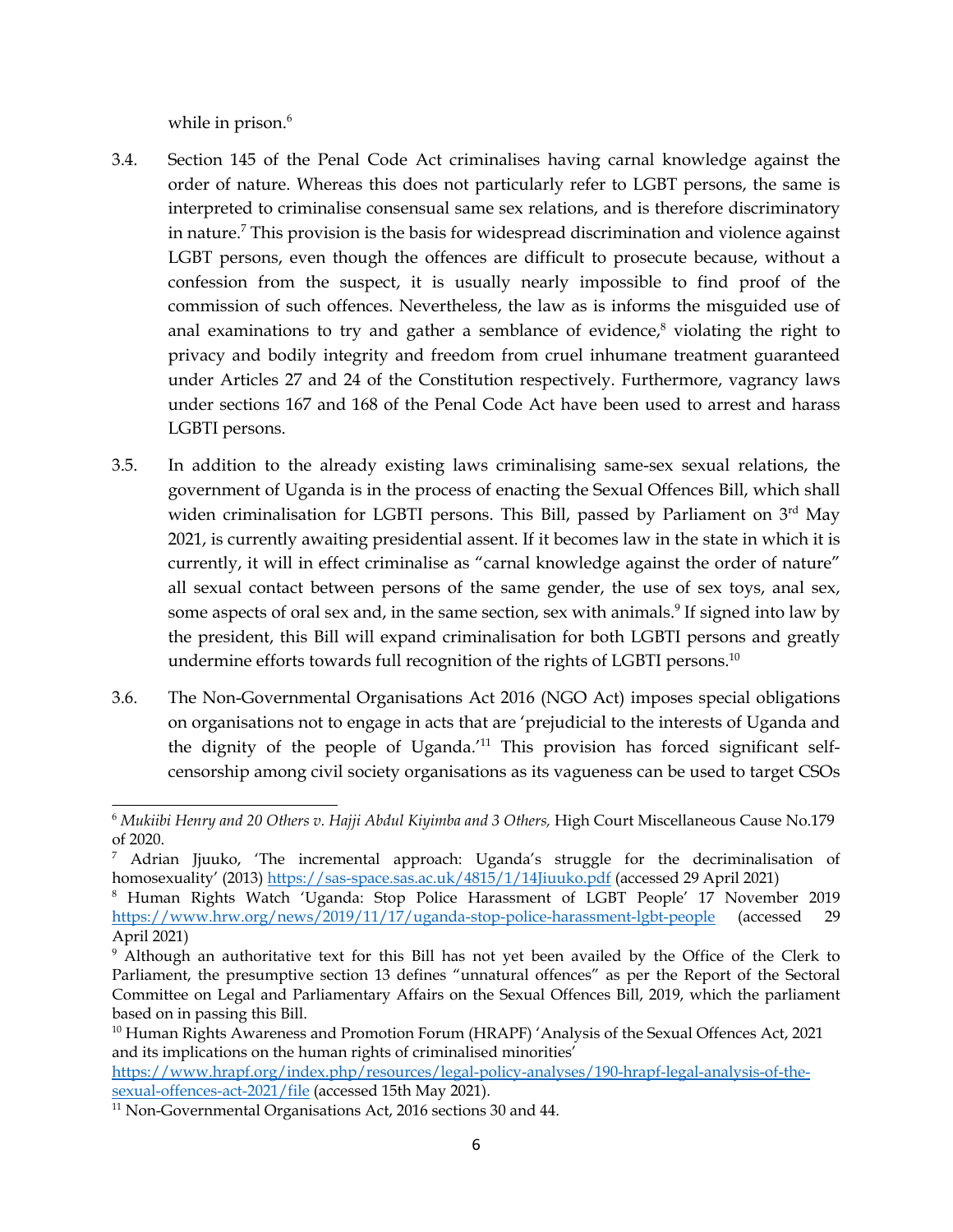focusing on unpopular issues, such as the rights of sexual minorities. At present, less than 10 organisations working on sexual minorities rights in Uganda have been able to secure full registration by the NGO Board. In addition, state institutions in health service delivery, law enforcement, civil society regulation and even the courts of law tend to exhibit an inherent bias against serving LGBTI persons, often targeting them for arrest and prosecution for petty offences, denying them access to essential health services and restricting them to certain "friendly" facilities and community drop-in-centres, which generally focus only on HIV and STI prevention and management.

- 3.7. The judiciary has continued to uphold the rights of LGBT persons. The Constitutional Court of Uganda in November of 2016 delivered its decision in the case of *Adrian Jjuuko v* Attorney General<sup>12</sup> declaring section 15(6)(d) of the Equal Opportunities Act 2007, which prohibited the Equal Opportunities Commission from investigating and hearing matters considered socially unacceptable by <sup>a</sup> majority of social and cultural groupings in Uganda, to be inconsistent with the constitutional provisions on freedom from discrimination and the right to <sup>a</sup> fair hearing, and therefore null and void. This case makes <sup>a</sup> firm statement against discrimination of sexual minorities in Uganda and ensuring equality of all persons under the law.<sup>13</sup>
- 3.8. However, the Judiciary has also set bad precedents in deciding matters that concern sexual minorities. In 2018, the High Court upheld the decision of the Uganda Registration Services Bureau to refuse to reserve and register the name 'Sexual Minorities Uganda' on the grounds that it was undesirable, and that, as the organisation'<sup>s</sup> objectives included promoting the rights of LGBTI persons, its registration would amount to aiding and abetting the offence of having carnal knowledge against the order of nature in section 145 of the Penal Code Act.<sup>14</sup> The appeal that was filed in this case in 2018 is still pending hearing before the Court of Appeal.<sup>15</sup>
- 3.9. The legal and policy environment is thus not only repressive but also contravenes Uganda'<sup>s</sup> obligations under various international instruments that Uganda has ratified. It reinforces stigma and social misconceptions against LGBT persons, thus providing <sup>a</sup> superficial justification for the violation of their rights.

<sup>&</sup>lt;sup>12</sup> Constitutional Petition No.001 of 2009

<sup>&</sup>lt;sup>13</sup> Human Rights Watch 'A Step Towards Better Addressing Discrimination in Uganda: Court Ruling Allows Equal Opportunities Commission to Hear Broader Range of Cases'. <sup>11</sup> November 2016 <https://www.hrw.org/news/2016/11/11/step-towards-better-addressing-discrimination-uganda> (accessed 29 April 2021.)

<sup>&</sup>lt;sup>14</sup> High Court Miscellaneous Cause No. 96 of 2016

<sup>15</sup> Civil Appeal No. 233 of 2018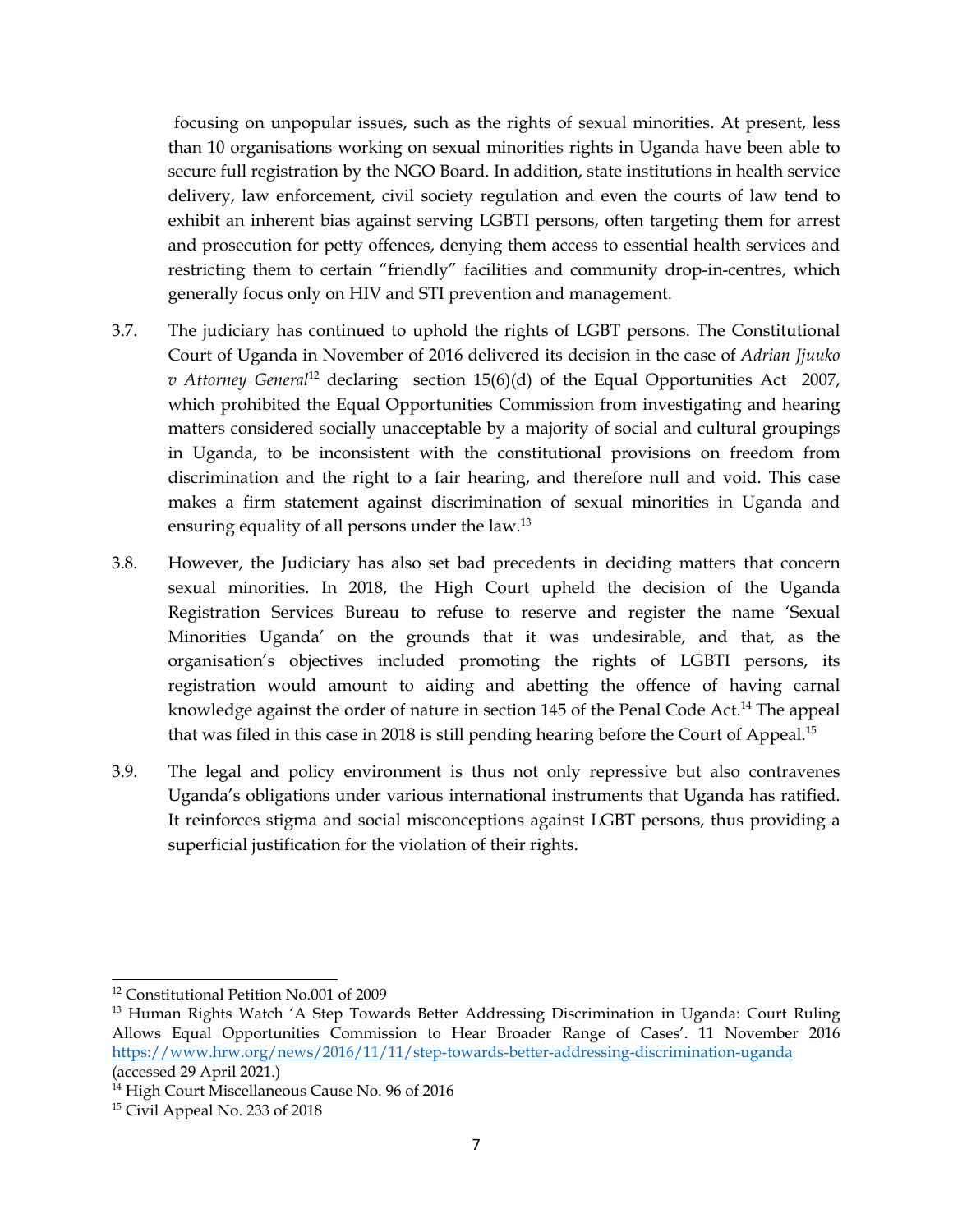#### <span id="page-7-0"></span>**4. Violations of the rights of LGBT persons between 2016 and 2020**

4.1. The unfriendly legal environment combined with homophobia and negative social and cultural attitudes towards same sex relations has contributed to further violations against LGBT persons. HRAPF and partners have documented cases of violations of human rights based on sexual oriehentation and gender identity. In 2019, there were <sup>a</sup> total of 282 violations were committed against LGBT persons. <sup>16</sup> Out of these, 236 violations were committed by state actors while 46 were committed by non-state actors, which the state failed to redress. In 2018, there were 69 human rights violations committed LGBT persons, 39 of which were committed by state actors.<sup>17</sup> In 2017, there were 74 violations, of which 45 were perpetrated by state actors.<sup>18</sup> In 2016, there were 183 documented violations of which 94 were perpetrated by state actors and the others by non satte actors without redress. 19

#### **A. The right to liberty, security and freedom from arbitrary arrest and detention**

- 4.2. At the UN level, this right is guaranteed under Article 9 of the ICCPR, while at the regional level it is guaranteed under Article 6 of the ACHPR. This right guarantees that <sup>a</sup> person shall not be deprived of their liberty excep<sup>t</sup> as provided for under the law. Article 10 of the ICCPR further emphasises the right to be treated with dignity and humanity once the right to liberty has been curtailed.
- 4.3. In 2019, HRAPF and partners recorded <sup>a</sup> total of 163 violations of this right. Of these 161 were cases of arbitrary arrests, and 2 were cases of detention beyond 48 hours. $^{20}$  In 2018, there were 33 incidences involving the violation of the right to liberty.<sup>21</sup> In 2017, there were 15 instances of violation of the right to liberty, $^{22}$  while in 2016, there were 31

[https://www.hrapf.org/index.php/resources/violation-reports/118-the-uganda-report-on-human](https://www.hrapf.org/index.php/resources/violation-reports/118-the-uganda-report-on-human-rights-violations-based-on-sogi-2018/file)[rights-violations-based-on-sogi-2018/file](https://www.hrapf.org/index.php/resources/violation-reports/118-the-uganda-report-on-human-rights-violations-based-on-sogi-2018/file) (accessed 27th June 2021).

<sup>&</sup>lt;sup>16</sup> Human Rights Awareness and Promotion Forum 'The Uganda report of human rights violations on the basis of

sexual orientation and gender identity, 2019' https://www.hrapf.org/index.php/resources/violationreports/172-sogi-violations-report-2019/file (accessed 27th June 2021).

<sup>&</sup>lt;sup>18</sup> Human Rights Awareness and Promotion Forum 'The Uganda report of human rights violations based onsexual orientation and gender identity, <sup>2018</sup>' 2019,

<sup>19</sup> Human Rights Awareness and Promotion Forum '**Uganda Report of Violations Based on Sexual Orientation and Gender Identity <sup>2018</sup>'** [https://www.hrapf.org/index.php/resources/violation](https://www.hrapf.org/index.php/resources/violation-reports/100-report-of-violations-based-on-sexual-orientation-and-gender-identity-2018/file)repor[ts/100-report-of-violations-based-on-sexual-orientation-and-gender-identity-2018/file](https://www.hrapf.org/index.php/resources/violation-reports/100-report-of-violations-based-on-sexual-orientation-and-gender-identity-2018/file) (accessed 27th June 2021).

<sup>20</sup> Human Rights Awareness and Promotion Forum '**Uganda Report of Violations Based on Sexual Orientation and Gender Identity 2017' [https://www.hrapf.org/index.php/resources/violation](https://www.hrapf.org/index.php/resources/violation-reports/104-lgbt-violations-report-2017/file)repor[ts/104-lgbt-violations-report-2017/file](https://www.hrapf.org/index.php/resources/violation-reports/104-lgbt-violations-report-2017/file)** (accessed 27th June 2021).

<sup>&</sup>lt;sup>21</sup> n 43 above.

<sup>&</sup>lt;sup>22</sup> n 44 above.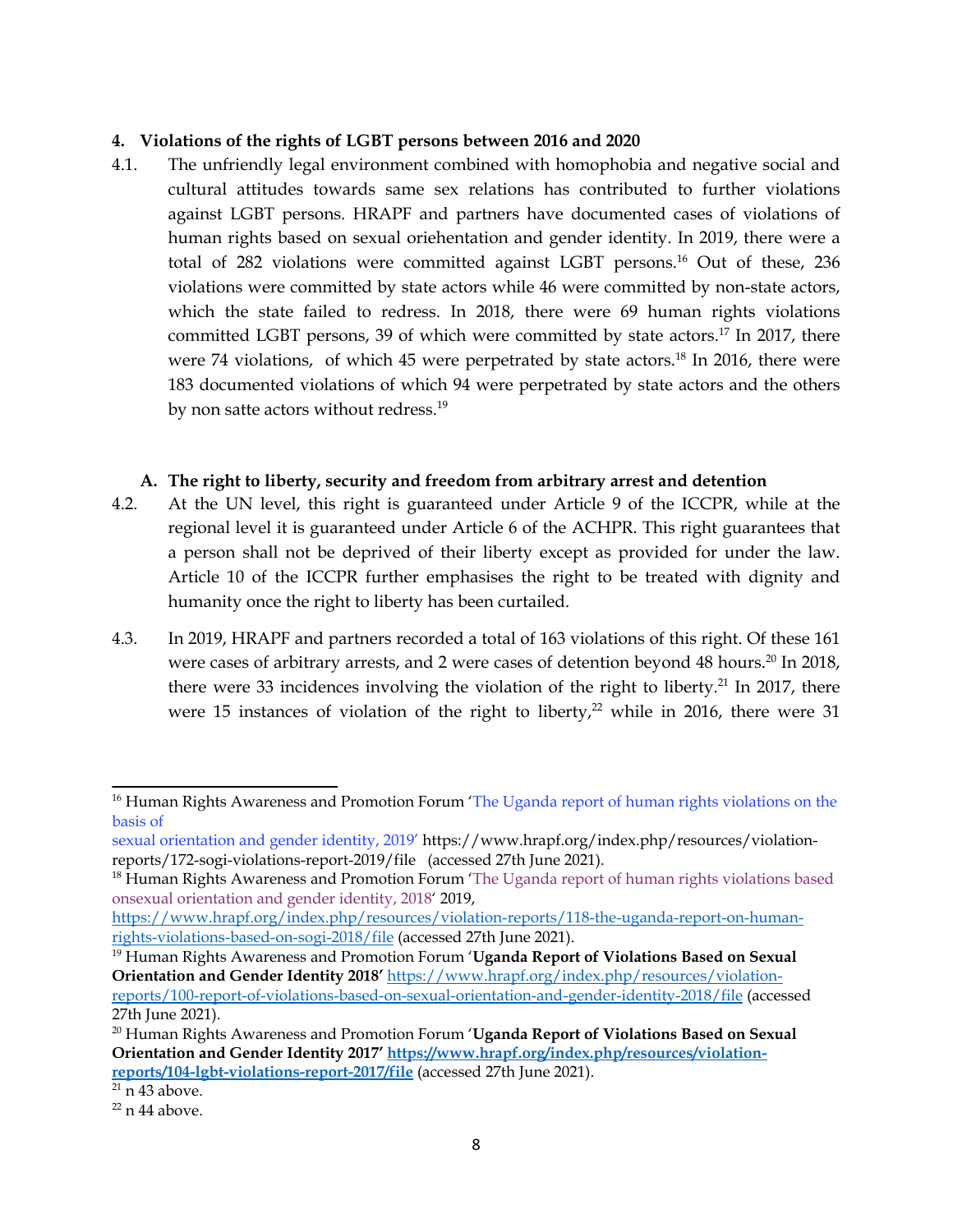incidents of arbitrary arrests of LGBT persons. 23

- <span id="page-8-0"></span>4.4. The most common feature of the violation of this right are mass arrests, which have become rather ubiquitous of late. In May 2021, 45 people were arrested from Nansana on suspicions that they were homosexuals, and <sup>42</sup> were charged with doing <sup>a</sup> negligent act likely to spread infection of disease, but are currently out on bail.<sup>24</sup> In November 2019, 127 persons were arrested from <sup>a</sup> bar which was known to be <sup>a</sup> popular place of socialisation for LGBT persons and although they were first charged with possession of narcotics under the Narcotic Drugs and Psychotropic Substances Control Act (NDPSCA), this was later changed to 'being <sup>a</sup> common nuisance' under the Penal Code Act, an offence defined in section 160 of the Penal Code Act to literally mean behaving in <sup>a</sup> public place in such <sup>a</sup> way as to be annoying to <sup>a</sup> par<sup>t</sup> of the public.
- 4.5. With the enforcement of the COVID-19 regulations, arbitrary arrests and detentions have continued to spike, with several incidences of targeted arrests and arbitrary detentions of LGBT persons under the guise of enforcing these regulations. $^{25}$
- 4.6. Owing to the difficulty of proving the offence of 'having carnal knowledge against the order of nature', the Police often resort to charging LGBT persons with petty offences such as 'being idle and disorderly',<sup>26</sup> 'being a rogue and vagabond',<sup>27</sup> 'being a common nuisance<sup>28</sup> and, in recent times, 'disobeying lawful orders'<sup>29</sup> and 'doing a negligent act likely to spread infection of disease' 30 for allegedly flouting presidential directives on the prevention of the spread of COVID-19.

### **B. The Right to freedom from torture or cruel, inhuman, and degrading treatment**

4.7. Article <sup>7</sup> and 10 of the ICCPR provide for the right to freedom from torture, cruel, inhumane and degrading treatment, and this same right is guaranteed at the regional level under Article 5 of the African Charter on Human and Peoples Rights and it is codified in the laws of Uganda under Article <sup>24</sup> of the 1995 Constitution of Uganda.

sexual orientation and gender identity, 2018\* ' 2019,

https://www.hrapf.org/index.php/resources/violation-reports/118-the-uganda-report-on-humanrights-violations-based-on-sogi-2018/file (accessed 27th June 2021).

<sup>&</sup>lt;sup>24</sup> Human Rights Awareness and Promotion Forum '2017 report on the protection and violation of the human

rights of sex workers in Uganda' <sup>2018</sup> .https://www.hrapf.org/index.php/resources/violationreports/101-report-the-protection-and-violation-of-the-human-rights-of-sex-workers-in-uganda-2018 final/file (accessed 27<sup>th</sup> June 2021).

<sup>&</sup>lt;sup>26</sup> Human Rights Awareness and Promotion Forum 'The protection and violation of the human rights of sex workers in Uganda in 2016' <sup>2017</sup> [https://www.hrapf.org/index.php/resources/violation](https://www.hrapf.org/index.php/resources/violation-reports/103-protection-and-violation-of-the-rights-of-female-sex-workers-in-uganda-2016/file)repor[ts/103-protection-and-violation-of-the-rights-of-female-sex-workers-in-uganda-2016/file](https://www.hrapf.org/index.php/resources/violation-reports/103-protection-and-violation-of-the-rights-of-female-sex-workers-in-uganda-2016/file) (accessed 27th June 2021.

<sup>28</sup> *Uganda <sup>v</sup> Ssembajjwe Jonathan & <sup>41</sup> others*, Nansana Magistrates Court, 518-21.

<sup>&</sup>lt;sup>29</sup> Health Gap 'Uganda's COVID-19 Response is Terrorizing Women with Arbitrary Detention, Blackmail, and Violence.' <sup>30</sup> April <sup>2020</sup> [https://healthgap.org/press/ugandas-covid19-response-is-terrorizing](https://healthgap.org/press/ugandas-covid19-response-is-terrorizing-women-with-arbitrary-detention-blackmail-and-violence/)[women-with-arbitrary-detention-blackmail-and-violence/](https://healthgap.org/press/ugandas-covid19-response-is-terrorizing-women-with-arbitrary-detention-blackmail-and-violence/) (accessed 29 April 2021).

<sup>&</sup>lt;sup>30</sup> Section 167 of the Penal Code Act, Cap 120, Laws of Uganda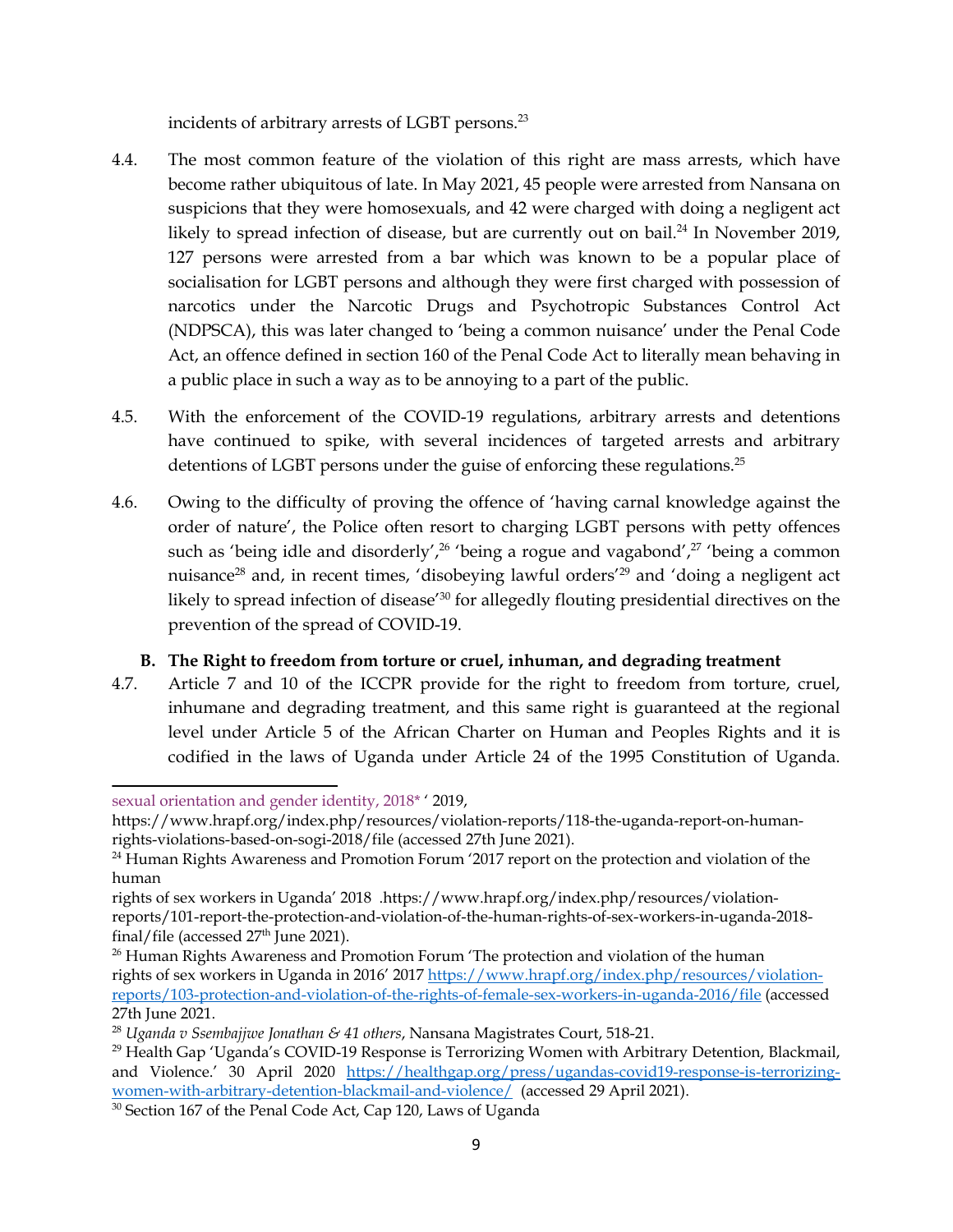Cruel, inhumane and degrading treatment against LGBT persons in Uganda manifests in several forms, including public parading of LGBT persons whenever they are arrested, exposing them to public ridicule, 31 non-consensual anal examinations for LGBTI persons in <sup>a</sup> bid to establish evidence of having had 'carnal knowledge against the order of nature' by police officers when they are arrested and physical violence against LGBTI persons by arresting and detaining officers in both police stations and prisons.

- 4.8. HRAPF and partners have documented cases of violations of this right over the years. In 2019, HRAPF and partners recorded a total of 18 violations of this right.<sup>32</sup> In 2018, there were  $10^{,33}$  in 2017, there were  $15^{,34}$  while in 2016, there were 25 incidents. $^\mathrm{35}$
- 4.9. Law enforcement officials usuualy mete out torture against LGBT persons. The case of the 20 LGBT persons who were arrested at the height of the COVID-19 lockdown in March 2020 illustares this. The 20 were subjected to beatings during arrest as well as taunts led by the Mayor Of Kyengera Town Council, Hajj Abudul Kiyimba. While in prison, thery were subjected to further beatings and in one extreme case, this violence culminated in <sup>a</sup> Deputy Officer in charge of the prison burning <sup>a</sup> transgender woman between the thighs with <sup>a</sup> smouldering log to "teach her <sup>a</sup> lesson."<sup>36</sup>
- 4.10. Forced anal examinations, conducted purportedly to find evidence of homosexual conduct, is usually done by the medical personnel forcibly inserting their fingers or other objects into the anus of the suspect. Victims have described the exams as painful and degrading, explaining that they are always conducted in the presence of <sup>a</sup> police officer, and the victims are often forced to endure prolonged visual examination by both health workers and police personnel; some also experienced them as <sup>a</sup> form of sexual violence, while others have reported use of violence by both health workers and police personnel in order to secure their cooperation in the exercise, all despite the fact that anal exams have no evidentiary value, and their findings are usually not regarded as probative in courts of law. The Independent Forensic Expert Group (IFEG) identified

<sup>&</sup>lt;sup>31</sup> Section 168 of the PCA

<sup>&</sup>lt;sup>32</sup> Section 160 of the PCA. See for instance Buganda Road Court Criminal cases KLA-00-CR-CO-1263/2019 (Uganda vs Asuman Sserubiri and Others), KLA-00-CR-CO-1262/2019 (Uganda vs Ntale Farida and Others), KLA-00-CR-CO-1266/2019 (Uganda vs Male Marvin and others), KLA-00-CR-CO-1264/2019 (Uganda vs Ssematimba Titus and Others) and KLA-00-CR-CO-1265/2019 (Uganda vs Katongole Ibrahim and Others), in which 67 out of 125 people arrested at <sup>a</sup> gay bar in Kampala in <sup>a</sup> targeted swoop were arraigned before courts on charges of being <sup>a</sup> common nuisance.

<sup>&</sup>lt;sup>33</sup> Section 117 of the Penal Code Act

<sup>&</sup>lt;sup>34</sup> Section 171 of the Penal Code Act

<sup>&</sup>lt;sup>35</sup> See for instance 'Shock as Kayunga imam discovers his newlywed wife is a man' The Daily Monitor [https://www.monitor.co.ug/uganda/news/national/shock-as-kayunga-imam-discovers-his-newlywed](https://www.monitor.co.ug/uganda/news/national/shock-as-kayunga-imam-discovers-his-newlywed-wife-is-a-man-1868920)[wife-is-a-man-1868920](https://www.monitor.co.ug/uganda/news/national/shock-as-kayunga-imam-discovers-his-newlywed-wife-is-a-man-1868920) (accessed 29 April 2021); 'Police burst Kireka 'sex party', <sup>21</sup> suspects arrested' The Observer <sup>11</sup> October 2020 [https://observer.ug/news/headlines/66929-police-burst-sex-party-21](https://observer.ug/news/headlines/66929-police-burst-sex-party-21-suspects-arrested) suspec[ts-arrested](https://observer.ug/news/headlines/66929-police-burst-sex-party-21-suspects-arrested) (accessed 30 April 2021).

<sup>&</sup>lt;sup>36</sup> n 43 above.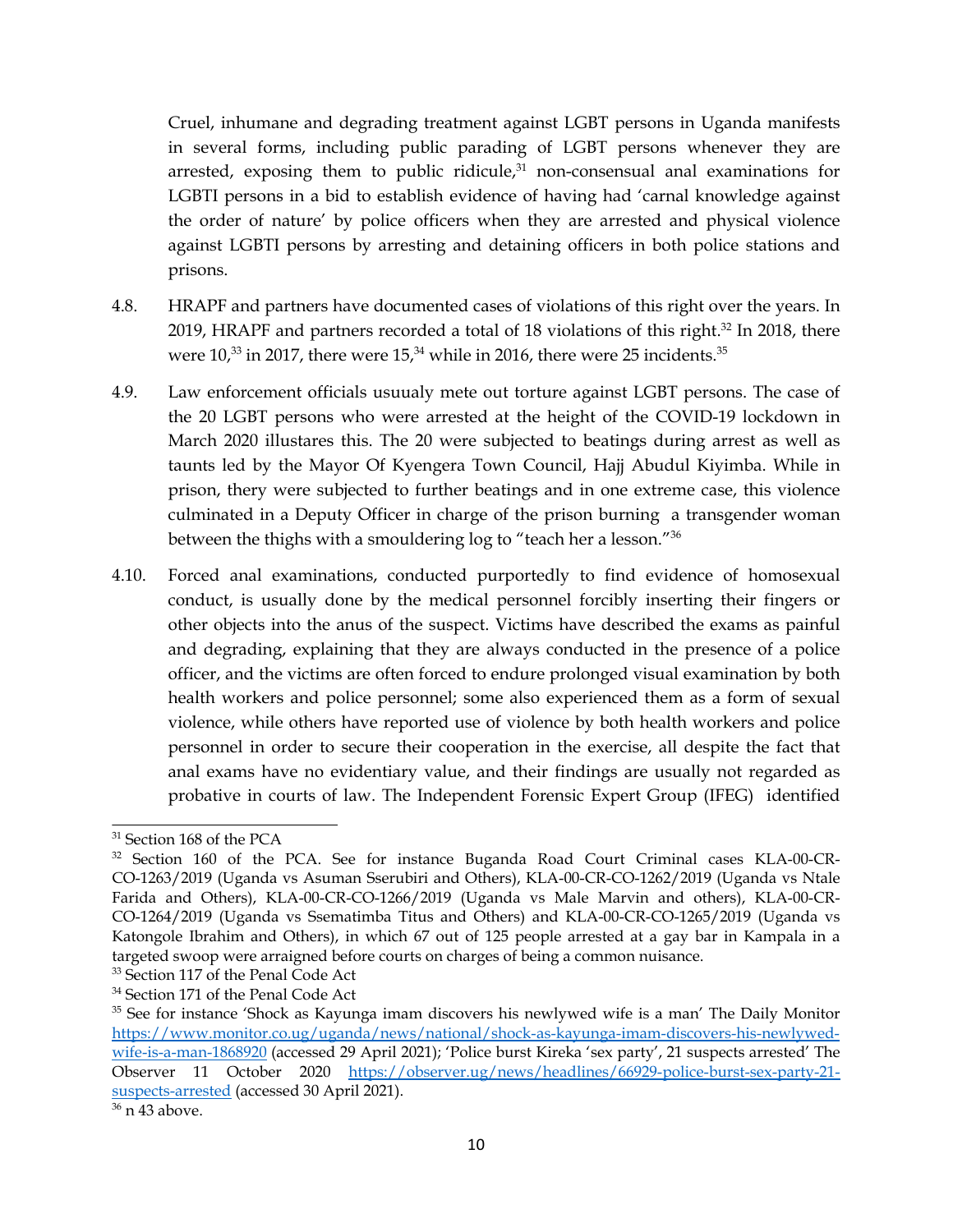fifteen medical conditions, ranging from simple constipation to Parkinson'<sup>s</sup> disease, that could produce the same "symptoms" doctors look for when conducting forced anal exams in cases of consensual same-sex conduct. 37 This makes the evidence thus acquired almost entirely useless in the context of criminal trials, but the practice is nevertheless practiced with gusto in Uganda, with <sup>a</sup> recent example of <sup>a</sup> group of <sup>42</sup> persons, charged with doing <sup>a</sup> negligent act likely to spread infection of disease, reporting anal examinations on at least <sup>17</sup> of them, merely because the police suspected that they were gay. 38

- 4.11. The media in Uganda has become the podium for hate speech mostly peddled by politicians, whose misinformed utterances serve to inflame homophobia.<sup>39</sup> Particularly during the run up to the 2021 general elections, politicians have used homophobia to win the suppor<sup>t</sup> of voters and distract citizens from other issues, creating <sup>a</sup> hostile environment for LGBT persons. 40 These utterances have at times been used by both the ordinary citizens and law enforcers to further justify the discrimination faced by LGBT persons. Furthermore, the negative portrayal of LGBT persons by the media and politicians reinforces harmful stereotypes, thereby sanctioning hate crimes against them. The media has also exposed LGBTI persons to arbitrary arrests and cruel treatment at the hands of Police through unprofessional coverage of stories and documentaries. $^{\rm 41}$
- 4.12. Additionally, politicians in Uganda have used the threat of re-tabling the Anti-Homosexuality Act 2014 to keep LGBT persons in perpetual fear, and the talks about this law have contributed to increasing homophobic attacks against LGBT persons.<sup>42</sup> These statements are designed to gain popularity with the public and are readily aired by the media to appease both the ruling elite and the masses. This is cruel and degrading to LGBT persons, who are forced to live in perpetual fear of such <sup>a</sup> threat being realised, a fear that has since increased after parliament enacting the Sexual Offences Bill, 2019.<sup>43</sup>

 $\rm{^{37}}$  n 44 above.

sexual orientation and gender identity, 2018\* ' 2019,

https://www.hrapf.org/index.php/resources/violation-reports/118-the-uganda-report-on-humanrights-violations-based-on-sogi-2018/file (accessed 27th June 2021).

<sup>&</sup>lt;sup>39</sup> Human Rights Awareness and Promotion Forum '2017 report on the protection and violation of the human

rights of sex workers in Uganda' <sup>2018</sup> .https://www.hrapf.org/index.php/resources/violationreports/101-report-the-protection-and-violation-of-the-human-rights-of-sex-workers-in-uganda-2018 final/file (accessed 27<sup>th</sup> June 2021).

<sup>&</sup>lt;sup>41</sup> Human Rights Awareness and Promotion Forum 'The protection and violation of the human rights of sex workers in Uganda in 2016' <sup>2017</sup> [https://www.hrapf.org/index.php/resources/violation](https://www.hrapf.org/index.php/resources/violation-reports/103-protection-and-violation-of-the-rights-of-female-sex-workers-in-uganda-2016/file)repor[ts/103-protection-and-violation-of-the-rights-of-female-sex-workers-in-uganda-2016/file](https://www.hrapf.org/index.php/resources/violation-reports/103-protection-and-violation-of-the-rights-of-female-sex-workers-in-uganda-2016/file) (accessed 27th June 2021.

 $^{43}$  This matter is currently pending adjudication before the courts both as a civil claim for damages for torture (Mukiibi Henry and 20 others versus Haji Abdul Kiyimba and 3 others, High Court Miscellaneous Cause No. 179 of 2020) and as <sup>a</sup> criminal case filed against the errant prisons officer (Mukiibi Henry and 6 others vs Hajji Abdul Kiyimba and PO Philemon Woniala, Wakiso Chief Magistrates Court Criminal Case No. 505 of 2020).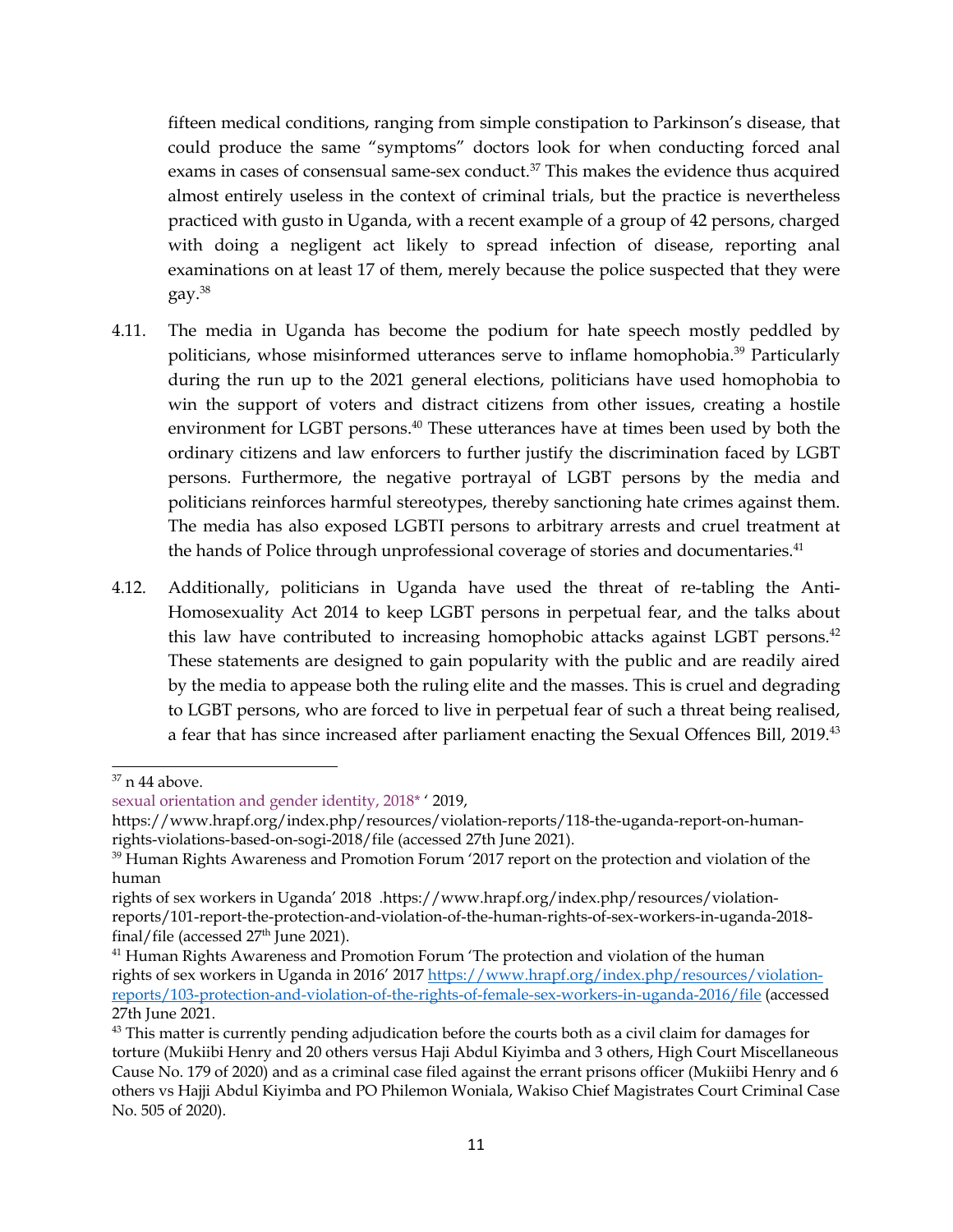<span id="page-11-0"></span>The Police often respond to such utterances by brutally arresting, parading and exposing perceived homosexuals before the media<sup>44</sup> to be seen as doing something about homosexuality in the country, subjecting LGBT people to indignity and danger and violating their privacy, <sup>a</sup> right guaranteed under Article <sup>17</sup> of the ICCPR and Article <sup>27</sup> of the 1995 Constitution of Uganda.

## **C. The right to health**

- 4.13. Article <sup>12</sup> of the ICESCR and Article 16 of the ACHPR provide for the right to health. The Constitution of Uganda does not explicitly provide for the right to health but recognises the right of every Ugandan to access to medical care without discrimination under Article 8A read together with Objective 20 of the National Objectives and Directive Principles of State Policy. The right to health is an inclusive right extending not only to timely and appropriate health care but also to the underlying determinants of health such as availability, accessibility, acceptability and quality. <sup>45</sup> Unfortunately, the right to health for LGBT persons is often denied due to the social and cultural misconceptions and exclusions that LGBT persons experience based on their sexual orientation and gender identity. This is reflected in the budget allocations that do not include sexual reproductive health services for LGBT persons 46 beyond donor funded HIV and STI prevention and treatment initiatives.
- 4.14. LGBT persons encounter discrimination, stigmatisation and hostility in accessing the health care system in Uganda, and this discrimination is based on the criminalisation of same sex sexual conduct under the Penal Code Act. This also informs the negative attitudes of health workers to LGBTI persons,<sup>47</sup> despite the fact that they remain classified as key populations and as groups most at risk of acquiring HIV.<sup>48</sup> There is no robust system to track universal healthcare coverage even in relation to HIV services for LGBT persons.
- 4.15. Additionally, there are no specialised healthcare services tailored towards the specific needs of LGBT persons. 49 Services unique to LGBT persons are usually not readily available at healthcare facilities,<sup>50</sup> and there is documented evidence of healthcare

<sup>44</sup> Independent Forensic Expert Group 'Statement on anal examinations in cases of alleged homosexuality' , January 2016, DOI: 10.7146/torture.v26i2.108205.

<sup>45</sup> *Uganda <sup>v</sup> Ssembajjwe Jonathan & <sup>41</sup> others*, Nansana Magistrates Court, 518-21.

<sup>46</sup> 'Anti-gay rhetoric ramps up fear among LGBT+ Ugandans ahead of polls' Nita Bhalla, Reuters 6 January 2021 <https://www.reuters.com/article/us-uganda-lgbt-election-idUSKBN29B22W> . (accessed 30 April 2021)

<sup>&</sup>lt;sup>47</sup> 'Museveni attacks homosexuals, foreign groups, says they are sponsoring opposition protests.' Nile Post 20 November 2020; [https://nilepost.co.ug/2020/11/20/museveni-attacks-homosexuals-foreign](https://nilepost.co.ug/2020/11/20/museveni-attacks-homosexuals-foreign-groups-says-they-are-sponsoring-opposition-protests/)groups-says-[they-are-sponsoring-opposition-protests/](https://nilepost.co.ug/2020/11/20/museveni-attacks-homosexuals-foreign-groups-says-they-are-sponsoring-opposition-protests/)

<sup>48</sup> See HRAPF (n 20 above)

<sup>49</sup> 'Amid 'Kill the Gays' bill uproar, Ugandan LGBTQ activist is killed' NBC News 16 October 2019 [https://www.nbcnews.com/feature/nbc-out/amid-kill-gays-bill-uproar-ugandan-lgbtq-activist-killed](https://www.nbcnews.com/feature/nbc-out/amid-kill-gays-bill-uproar-ugandan-lgbtq-activist-killed-n1067336)[n1067336](https://www.nbcnews.com/feature/nbc-out/amid-kill-gays-bill-uproar-ugandan-lgbtq-activist-killed-n1067336).

<sup>&</sup>lt;sup>50</sup> See n 28 above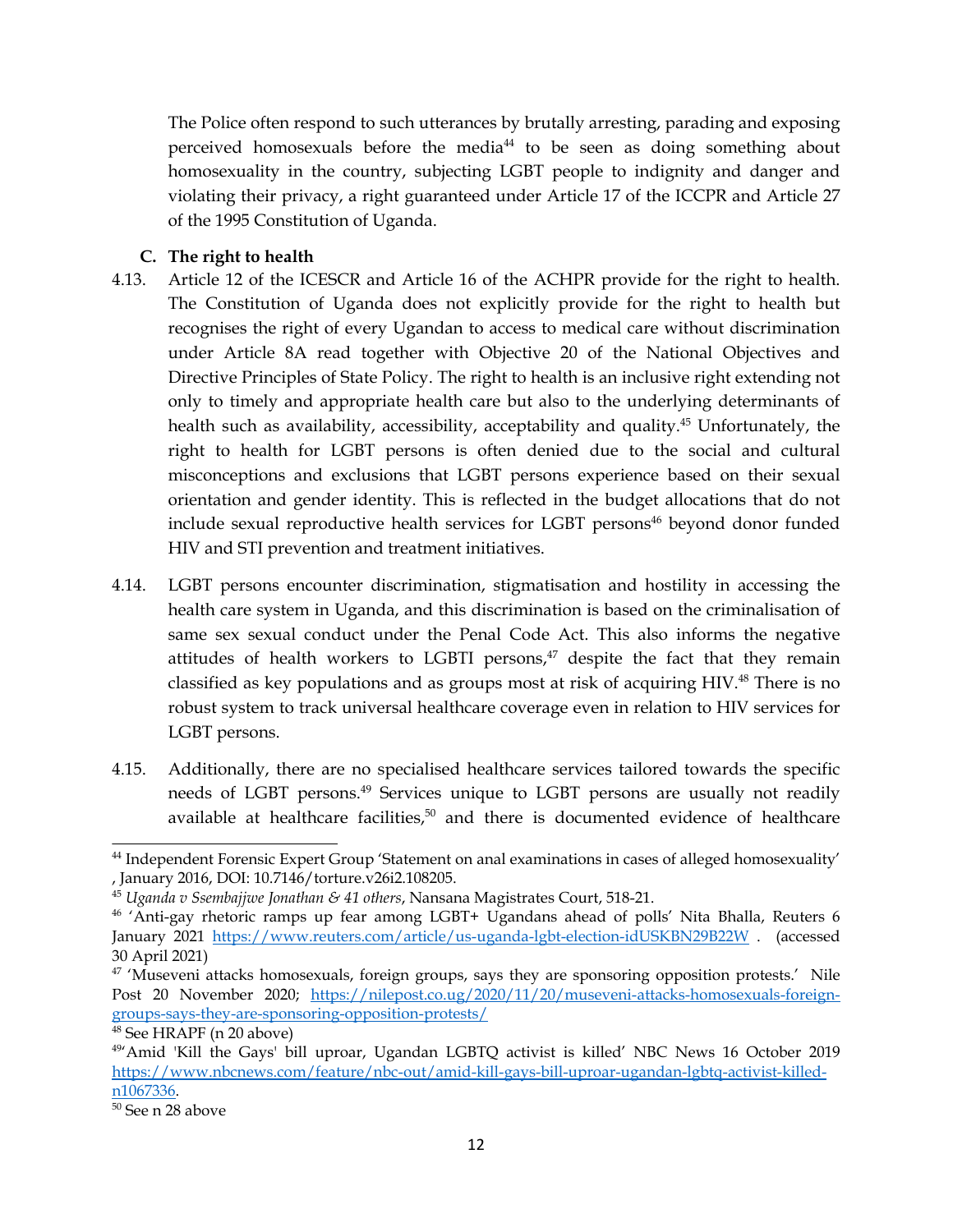<span id="page-12-0"></span>service providers refusing to serve LGBT persons on the basis of their fear of supporting them in their "imported behaviours," whereas others claim not to have the requisite skills. 51

4.16. Non-Governmental Organisations such as the Most at Risk Populations Initiative and community drop-in-centres operated by LGBTI led organisations are the primary source of health care services for LGBTI persons. 52 The SRHR needs of LGBT persons are generally not considered, and governmen<sup>t</sup> efforts to raise awareness on SRHR issues as well as the minimum SRHR packages available are all tailored towards heterosexual persons, such as the Ministry of Health'<sup>s</sup> long-standing campaign on the use of contraception, which exclusively targets heterosexual couples.

#### **D. Freedom of expression, association and assembly**

- 4.17. Article 19 of the ICCPR and Article <sup>21</sup> of the Constitution of Uganda, 1995 guarantee the right of all persons to freedom of expression, conscience, religion, association and assembly, as well as the right to freedom of movement, which are fundamental to the creation of vibrant and effective civil society movements.
- 4.18. HRAPF and partners have documented cases of violation of this right. There were 34 violations of the right to freedom of conscience, expression, movement, religion, assembly and association of LGBT persons during 2019. In 2018, there was one case.<sup>53</sup> In 2017, there were <sup>4</sup> instances of violation of the right to liberty, <sup>54</sup> while in 2016, there were 3 incidents. 55
- 4.19. Civil Society Organisations that focus on governance and issues of sexual minorities have garnered the illegal and undue attention of the Financial Intelligence Authority, and have had their accounts and activities frozen. 56 These attacks are not limited to the Organisations but extend to human rights defenders who are vocal over Governments' overreach and failures. 57 The Government has also targeted donor funding in <sup>a</sup> bid to

<sup>&</sup>lt;sup>51</sup>Open Democracy 'I've defended hundreds of LGBTI people arrested in Uganda. Our laws must change – but we need public acceptance too.' <sup>23</sup> January <sup>2020</sup>

[https://www.opendemocracy.net/en/5050/ive-defended-hundreds-of-lgbti-people-arrested-in-uganda](https://www.opendemocracy.net/en/5050/ive-defended-hundreds-of-lgbti-people-arrested-in-uganda-our-laws-must-change-but-we-need-public-acceptance-too/)[our-laws-must-change-but-we-need-public-acceptance-too/](https://www.opendemocracy.net/en/5050/ive-defended-hundreds-of-lgbti-people-arrested-in-uganda-our-laws-must-change-but-we-need-public-acceptance-too/)

<sup>&</sup>lt;sup>53</sup> Committee on ESCR 'General Comment 14: The right to the highest standard of physical and mental health'. HRI/GEN/1/Rev 9 (Vol1) (2000) para 11.

<sup>54</sup> Human Rights Awareness and Promotion Forum (HRAPF) 'Trends analysis of programming and budget allocation to srhr commodities and services for LGBT persons in uganda trends analysis of programming and budget allocation to SRHR commodities and services for 2016/2017 - 2021/2021' (2020) <https://www.hrapf.org/index.php/resources/legal-policy-analyses>

 $^{55}$  n 40 above and information from consultative meetings with LGBT persons and

<sup>&</sup>lt;sup>56</sup>HRAPF 'How laws that promote human rights impact on access to HIV and TB services for Key Populations in Uganda.' 2020 <https://www.hrapf.org/index.php/resources/>

<sup>&</sup>lt;sup>57</sup> Human Rights Awareness and Promotion Forum 'Sexual And Reproductive Health (SRH) Needs for LGBTI persons and Quality of available services to LGBTI persons' <sup>2021</sup> <https://www.hrapf.org/index.php/resources/research-reports>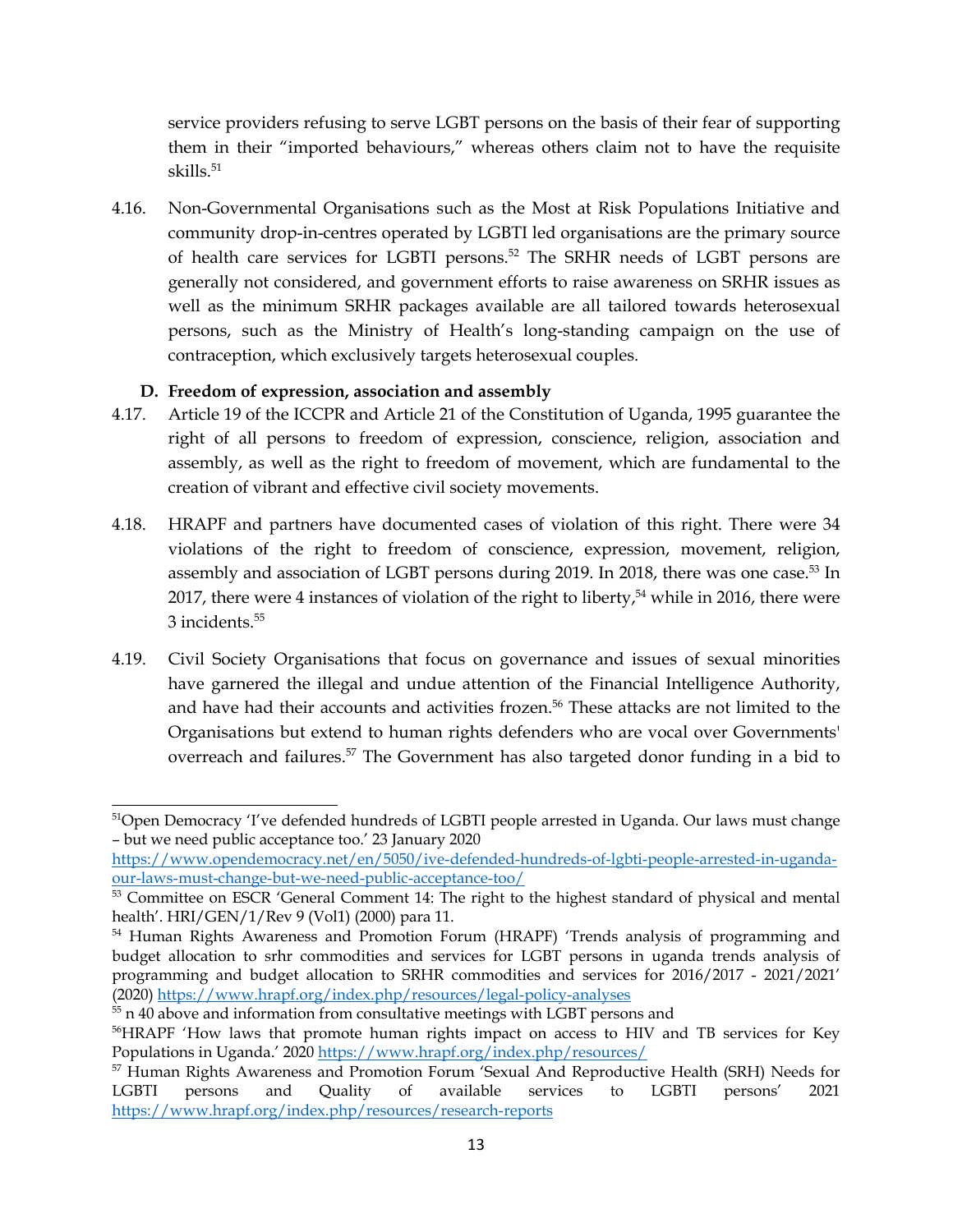<span id="page-13-0"></span>frustrate the operation of the Civil Society Organisations. 58 These limitations are unjustifiable as they are aimed at silencing genuine concerns raised over the human rights situation in Uganda and have the effect of unduly and unlawfully limiting the freedom of expression, association and assemblyfor LGBTI persons and in Uganda.

## **5. Conclusion**

5.1. International human rights instruments and national law protect all persons equally without distinction as to race, social standing or sexual orientation and gender identity or expression. The human rights of LGBT people are inherent, based on their humanity and grounded in the human rights framework. The LGBT community therefore calls upon the Government of Uganda to respec<sup>t</sup> its obligations under the international, regional and national human rights law to treat all persons equally regardless of sexual orientation and gender identity or expression.

## **6. Recommendations**

Uganda should:

- 1. Repeal all discriminatory laws inconsistent with Ugandan'<sup>s</sup> international obligations and enact laws to ratify and operationalise international human rights instruments that Uganda is <sup>a</sup> state party to. In particular, repeal section145 of the Penal Code Act and sections 44 (d) (f) of the NGO Act and review the Sexual Offences Bill prior to presidential assent to remove the further criminalisation of consensual same-sex sexual relations.
- 2. Strengthen the Judicial system to better offer redress to victims of violations and intensify efforts to clear case backlog through scheduling, hearing and determining cases filed for the protection of the human rights of marginalised persons.
- 3. Enact regulations to govern the humane and dignified treatment of all suspects, particularly LGBTI persons, upon arrest and while in detention based on internationally acceptable standards of respec<sup>t</sup> for basic human rights.
- 4. Investigate and prosecute state actors and individuals perpetrating violence against LGBTI persons
- 5. Respect, protect and promote the human rights of all persons without discrimination on any grounds, including sexual orientation and gender identity.
- 6. Strengthen the health policy framework to better serve the unique health needs of LGBTI persons, and strengthen human rights training for health workers on the issues

<sup>&</sup>lt;sup>58</sup> n 42 above